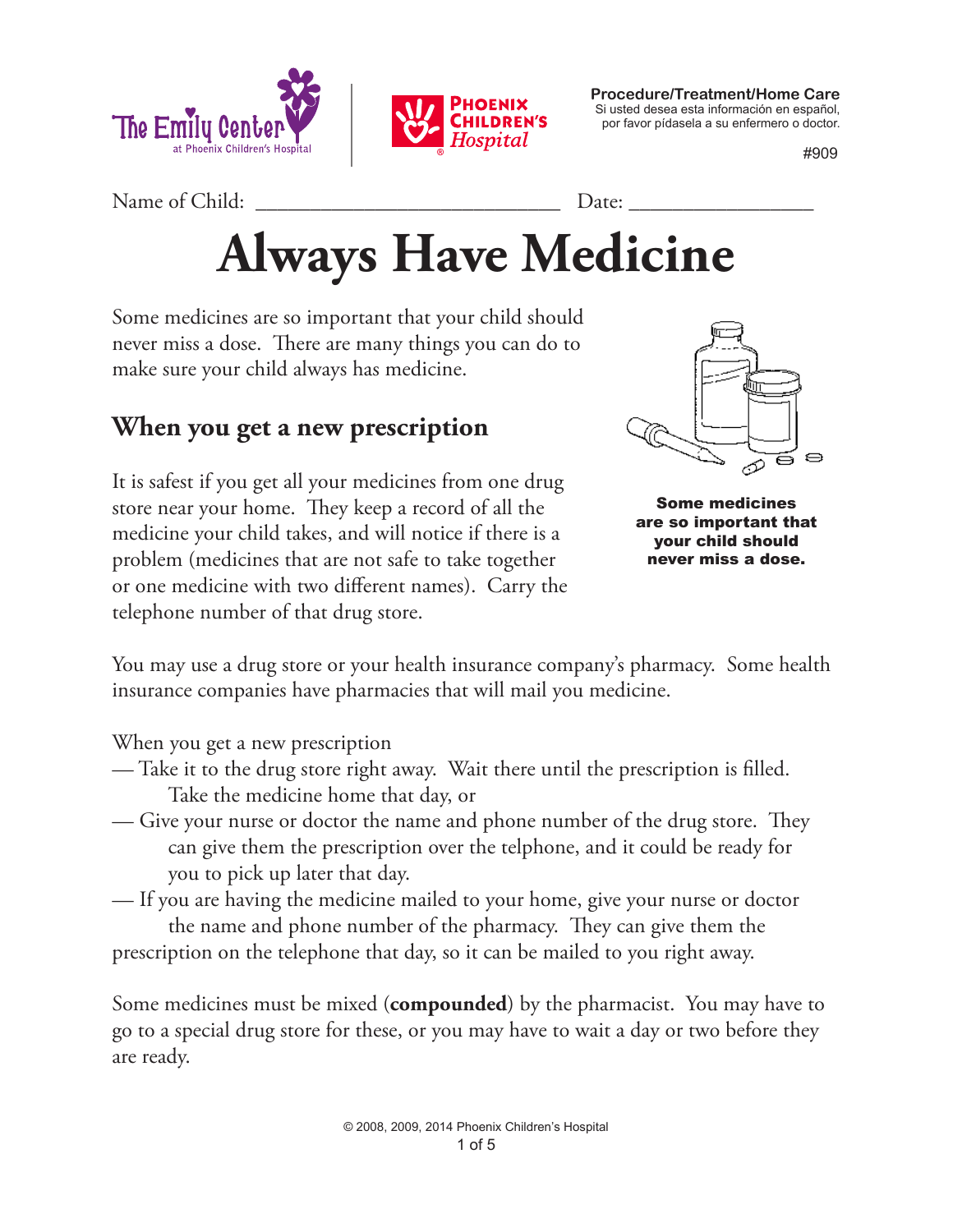# **Refills**

When you get a prescription medicine, read the label. Find the number of refills you have left. Find the date when you can refill it. Write that on your calendar. Count five days before, and mark that as the day you can order a refill.

Or, order a refill when you have one week of medicine left. Plan ahead. The drug store may need to order your medicine, or they may need an OK (also called **authorization**) from your health insurance company.

You may be able to call the drug store for a refill, or order a refill by computer.

Call the drug store before you pick up your medicine, to make sure it is ready. If it is not ready to be picked up, find out when it will be there.

If you have no refills left, ask the person at the drug store to call your doctor for a new prescription, or call your doctor for a new prescription. The drug store cannot refill the medicine unless the doctor prescribes it.

### **Problems**

If the drug store tells you they don't have your medicine, ask them to order it.

If the drug store cannot order the medicine, ask them to find a drug store near by that does have that medicine. When they find one, take your prescription there.

If you can't get your medicine right away because the drug store can't fill your prescription, call your doctor's office. Maybe they can help. Even if person at the drug store says he or she will call your doctor, you should call your doctor, too.

If you have any kind of problem getting your medicine, call your doctor or case manager. This person can talk with your pharmacist and help you take care of the problem so you will not miss doses.

Don't skip doses if cost is the only problem. Some people try to save money by skipping doses. This is not safe. If the cost of your child's medicine is a problem, talk to your pharmacist, nurse, or doctor.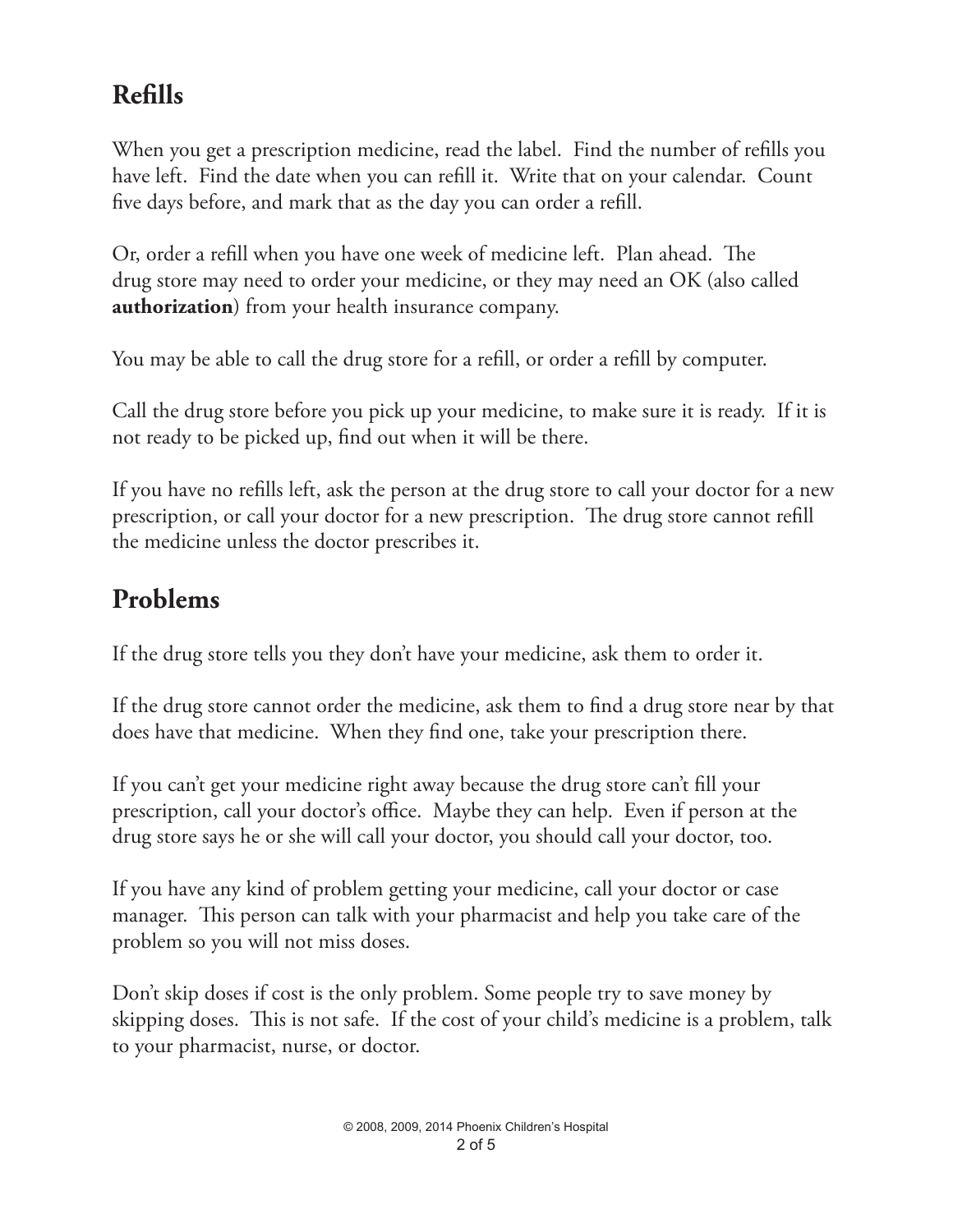#### **Now that you've read this:**

- $\Box$  Show your nurse or doctor on a prescription bottle where it says how many refills you have left. (Check when done.)
- $\Box$  Show your nurse or doctor on a prescription bottle where to call for a refill. (Check when done.)
- $\Box$  Tell your nurse or doctor what you would do if the pharmacy said they can't fill your prescription today. (Check when done.)
- $\Box$  Make a list of all the medicines your child takes, and carry it with you all the time. (Check when done.)
- $\Box$  When you get a prescription filled, check your list to make sure you have the medicine and right dose.



If you have any questions or concerns,  $\Box$  call your child's doctor or  $\Box$  call  $\Box$ 

If you want to know more about child health and illness, visit our library at The Emily Center at Phoenix Children's Hospital 1919 East Thomas Road Phoenix, AZ 85016 602-933-1400 866-933-6459 www.phoenixchildrens.org Facebook: facebook.com/theemilycenter Twitter: @emilycenter Pinterest: pinterest.com/emilycenter

Disclaimer

The information provided at this site is intended to be general information, and is provided for educational purposes only. It is not intended to take the place of examination, treatment, or consultation with a physician. Phoenix Children's Hospital urges you to contact your physician with any questions you may have about a medical condition.

> Monday, June 30, 2014 • DRAFT to family review #909 • Written by Lori Wagner, RN • Illustrated by Dennis Swain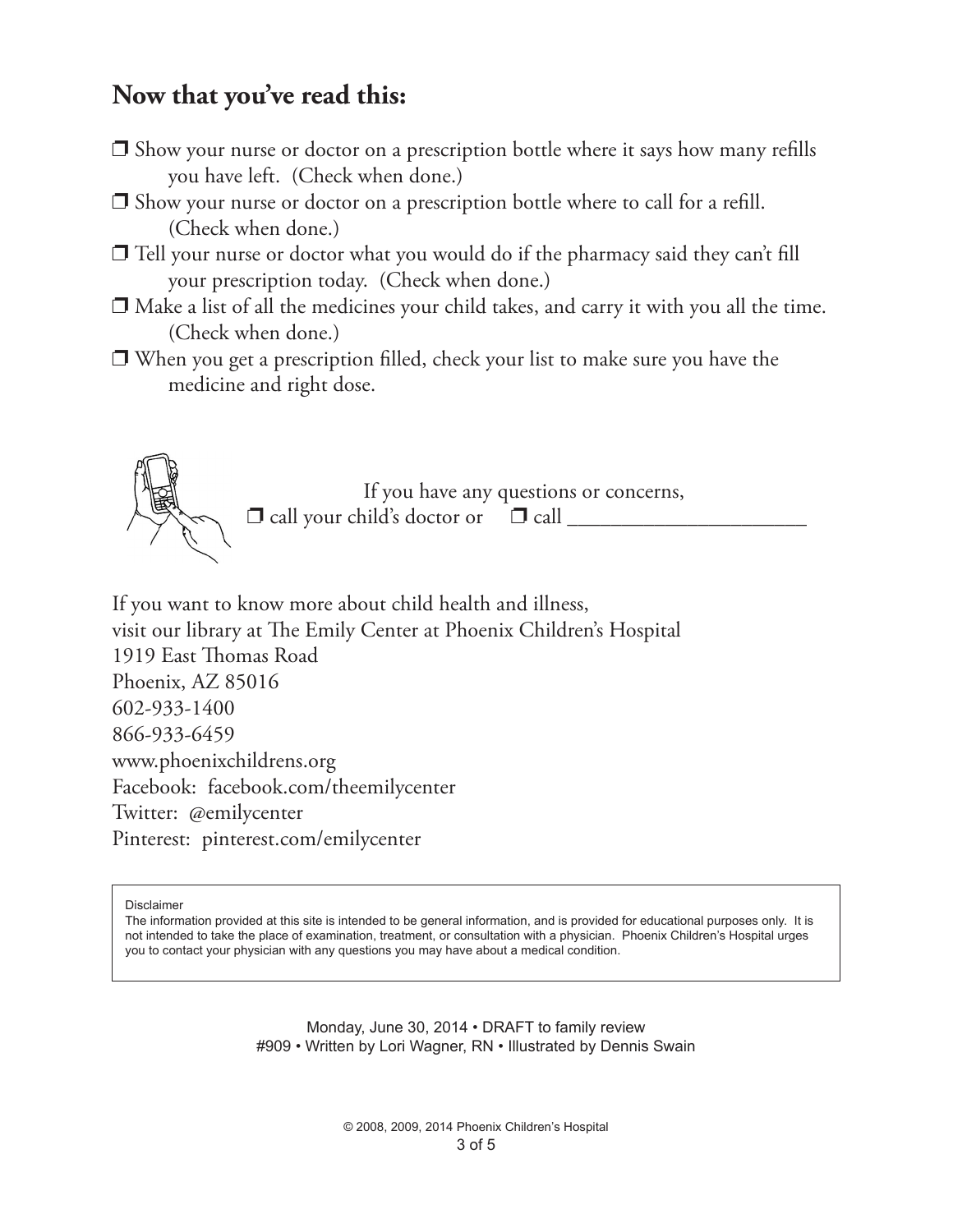

 #909 Si usted desea esta información en español, por favor pídasela a su enfermero o doctor.

# **Always Have Medicine**

Name of Health Care Provider: Date returned: \_\_\_\_\_\_\_\_\_\_\_\_\_\_\_ D db

# Family Review of Handout

Health care providers: Please teach families with this handout. Families: Please let us know what you think of this handout.

| Would you say this handout is hard to read?                                                  | $\Box$ Yes | $\Box$ No |
|----------------------------------------------------------------------------------------------|------------|-----------|
| easy to read?                                                                                | $\Box$ Yes | □ No      |
| Please circle the parts of the handout that were hard to understand.                         |            |           |
| Would you say this handout is interesting to read?                                           | コ Yes      | No        |
| Why or why not?                                                                              |            |           |
|                                                                                              |            |           |
| Would you do anything differently after reading<br>this handout?<br>If yes, what?            | $\Box$ Yes | No.       |
| After reading this handout, do you have any<br>questions about the subject?<br>If yes, what? | J Yes      | No.       |